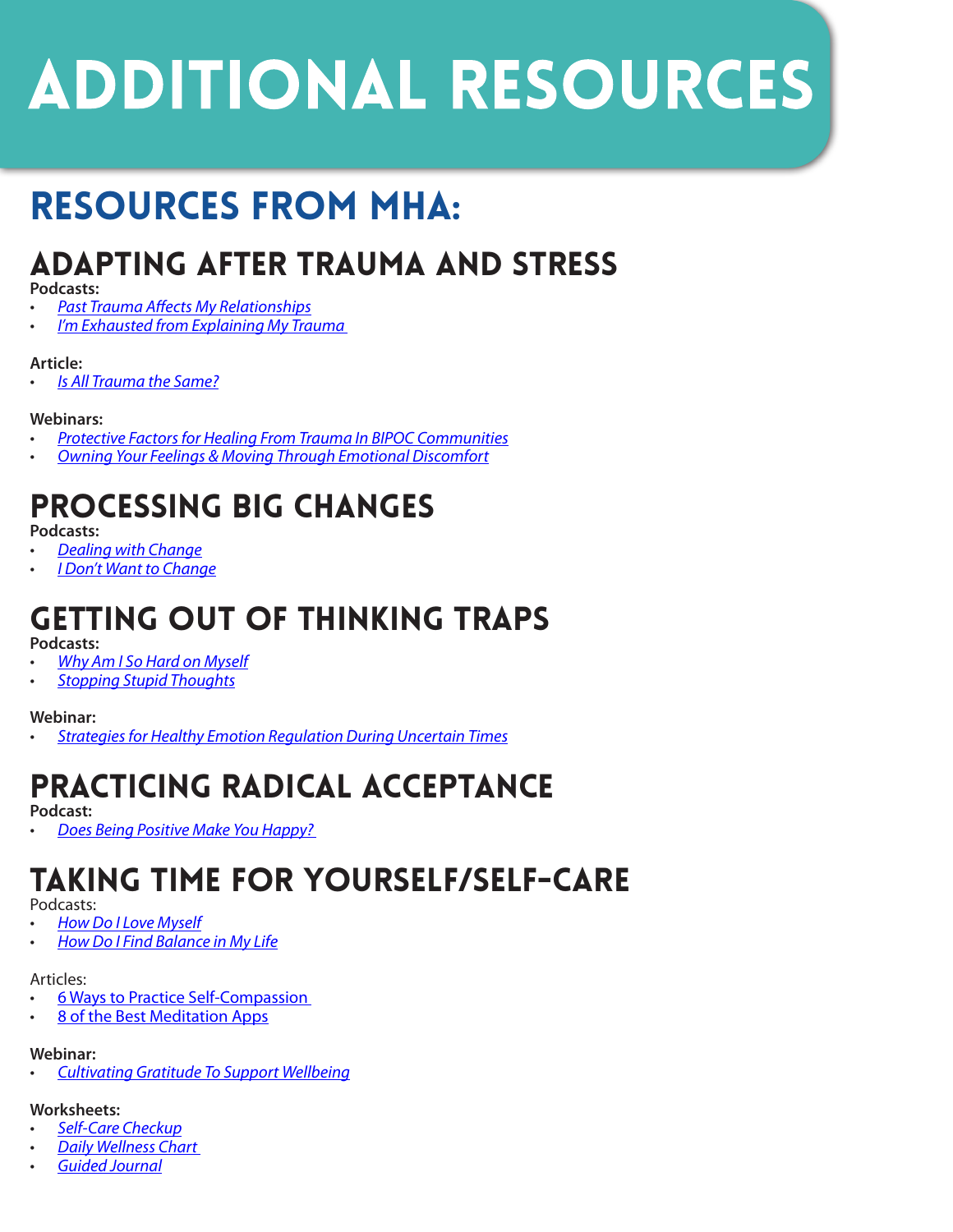### Dealing with Anger and Frustration

**Podcasts:** 

- *• [I Get Mad at Little Things](https://mentalhealthamerica.podbean.com/e/i-get-mad-at-little-things/ )*
- *• [How to Tell Someone You're Mad](https://mentalhealthamerica.podbean.com/e/tell-someone-youre-mad/ )*
- *• [I'm Really Angry at the World](https://mentalhealthamerica.podbean.com/e/i-m-really-angry-at-the-world/ )*

### COVID-19

A wealth of articles, webinars, blogs, and podcasts about how to deal with the mental health struggles presented by the COVID-19 pandemic can be found at [mhanational.org/covid19](https://mhanational.org/covid19).

### External resources

*Resources mentioned below come from MHA's trusted partners, supporters, and associate members.*

**[BetterHelp](https://www.betterhelp.com/)**: BetterHelp is an online counseling platform that matches you with a licensed therapist who you can video call, live chat, or exchange messages with. Check out their article: What Is Radical Acceptance And How Can It Help Me? Learn How To Use Radical Acceptance To Your Advantage

**[Brightline](https://hellobrightline.com/)**: Brightline is the first comprehensive behavioral health solution designed to support kids, teens, and parents across a range of common family challenges.

**[ChoicesInRecovery.com](https://www.choicesinrecovery.com/)**: Support and information for people with Schizophrenia, Schizoaffective, and Bipolar Disorder and their caregivers, including *[Strategies for Success](https://www.choicesinrecovery.com/strategies-for-success.html)* that can be used daily by people living with mental health conditions.

**[Dialectical Behavior Therapy Clinic at Rutgers University \(DBT-RU\)](https://gsapp.rutgers.edu/centers-clinical-services/DBT)**: DBT-RU is a research and training clinic that provides comprehensive Dialectical Behavior Therapy (DBT) services to individuals in the community. Be sure to watch their *[Radical](https://www.youtube.com/watch?v=iVwIVwGOnpo)  [Acceptance](https://www.youtube.com/watch?v=iVwIVwGOnpo)* video.

**[DRK Beauty](https://thisisdrkbeauty.com/drk-healing/)**: DRK Beauty is a well-being and mental health digital platform that helps womxn of color discover and craft their own unique well-being journey. We blend a powerful mix of community, content, programming, and services that speaks to the psychological, spiritual, and physical needs of our community, ultimately empowering them to blossom, all through a convenient app.

**[Equoo](http://www.equoogame.com/)**: Equoo is a game that teaches individuals psychological skills in a fun and captivating way to deal with emotional and mental stressors in a healthy and productive fashion.

**[Happify](https://www.happify.com/)**: Happify brings you effective tools and programs (via the web and an app) to help you take control of your feelings and thoughts using proven techniques developed by leading scientists and experts who've been studying evidence-based interventions in the fields of positive psychology, mindfulness, and cognitive behavioral therapy. Check out their video, *[How to](https://www.youtube.com/watch?v=_XLY_XXBQWE ) [Defeat Negative Thinking](https://www.youtube.com/watch?v=_XLY_XXBQWE )*.

**[IDONTMIND](https://idontmind.com/)**: IDONTMIND is a mental health awareness campaign and lifestyle brand working to get people talking about their minds and to generate positive messaging about mental health. Check out their [online journal](https://idontmind.com/journal) for articles on all things mental health.

**[Lyf](https://lyf.app/)**: Lyf is a social media app where users share highly personal aspects of themselves without the fear of judgment. Lyf users receive support during some of their most grueling, challenging, confronting or even "embarrassing" stages of their lives from other people who have no preconceptions about their fellow Lyfers. Lyfers have the opportunity to connect with and chat to others on the same life paths or journeys; whether it's a struggle or celebration, in Lyf, you aren't alone.

**[Make Sure Your Friends Are Okay](https://makesureyourfriendsareokay.com/)**: Through merchandise and social media, Make Sure Your Are Okay is building a community of like-minded people who want to help us get the world talking.

**[National Child Traumatic Stress Network \(NCTSN\)](https://www.nctsn.org/)**: NCTSN was created to raise the standard of care and increase access to services for children and families who experience or witness traumatic events. Be sure to check out their *[Pause, Reset, Nourish](https://www.nctsn.org/sites/default/files/resources/fact-sheet/pause_reset_nourish_to_promote_wellbeing_use_as_needed_to_care_for_your_wellness.pdf) [\(PRN\) to Promote Wellbeing](https://www.nctsn.org/sites/default/files/resources/fact-sheet/pause_reset_nourish_to_promote_wellbeing_use_as_needed_to_care_for_your_wellness.pdf)* handout.

**[notOK App](https://www.notokapp.com/)**: The notOK App<sup>®</sup> is a free app that takes the guesswork out of asking for help when you're feeling vulnerable.

**OPEN Mental Health**: Stories and advice from people who either live with mental health issues or care for someone who does.